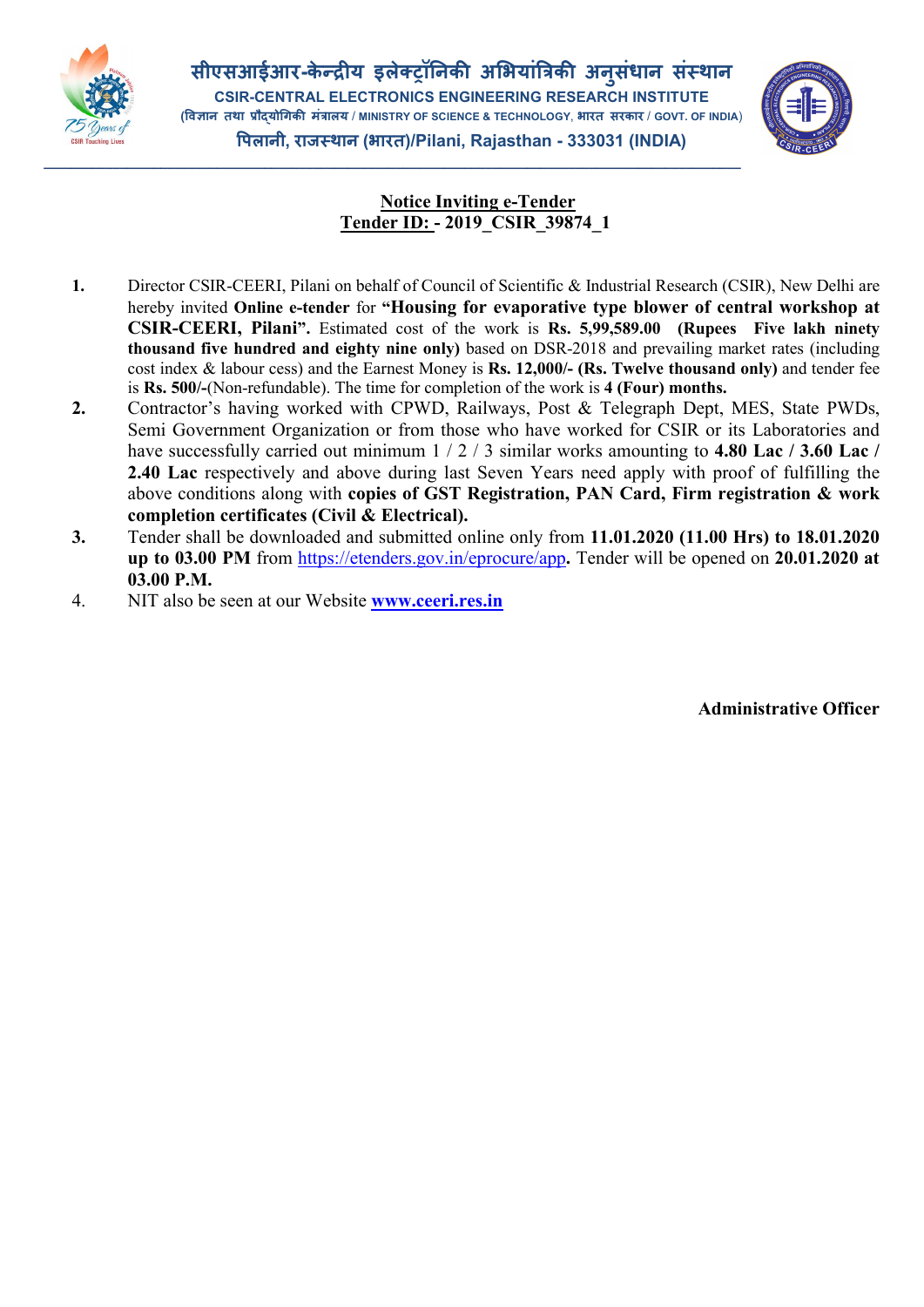



## NOTICE INVITING TENDER

\_\_\_\_\_\_\_\_\_\_\_\_\_\_\_\_\_\_\_\_\_\_\_\_\_\_\_\_\_\_\_\_\_\_\_\_\_\_\_\_\_\_\_\_\_\_\_\_\_\_\_\_\_\_\_\_\_\_\_\_\_\_\_\_\_\_\_\_\_\_\_\_\_\_\_\_\_\_\_\_\_\_\_\_\_\_\_\_\_\_\_\_\_\_\_\_\_\_\_\_\_

- 1. Online Item-rate e-tenders are hereby invited through e-tendering portal https://etenders.gov.in/eprocure/app for the composite work of "**Housing for evaporative type** blower of central workshop at CSIR-CEERI, Pilani" from contractors of appropriate class of CPWD, Railways, MES, State PWD's, Semi government organizations and / or from those who have successfully carried out similar works for CSIR or its laboratories, govt. or semi government organizations. The tenderers should have successfully completed at least three similar works amounting to Rs. 2.40 Lac or at least two similar works amounting to Rs. 3.60 Lac or at least one work amounting to Rs. 4.80 Lac or above in single contract of the estimated cost of work during the last seven years, ending on the last day on the month previous to the one in which tender is being invited. The contractors may apply with proof of fulfilling the above conditions along with copies of PAN, GST registration number, satisfactory work completion certificates. Similar work shall mean the contractor having work experience of buildings work, repair of buildings with electrical works.
- 2. The Estimated cost of work is Rs. 5,99,589.00 (Rupees Five lakh ninety nine thousand five hundred and eighty nine only) based on prevailing market rates.
- 3. Duration of contract for carrying out of the work will be 4 months from the date of commencement which shall be reckoned from the tenth day of issue of award letter.
- 4. The tender in two bid system shall be submitted through online at CPPP website: https://etenders.gov.in/eprocure/app by the tenderer, as per date given in Critical Date Sheet below:

| S.             | <b>Schedule of activities</b>            | Date & Time               |
|----------------|------------------------------------------|---------------------------|
| No.            |                                          |                           |
|                | Publish Date on CPP Portal               | 11-01-2020 from 09:00 Hrs |
| 2              | Tender document download start date      | 11-01-2020 from 11:00 Hrs |
| 3              | Tender document download End date        | 18-01-2020 Upto 03:00 PM  |
| $\overline{4}$ | Tender submission start date             | 11-01-2020 from 11:00 Hrs |
| 5              | Tender submission End date               | 18-01-2020 Upto 03:00 PM  |
| 6              | Document related to eligibility criteria | 20-01-2020 at 03:00 PM    |
|                | opening date (Cover $- I$ )              |                           |
|                | Financial Bid opening date (Cover — II)  | 20-01-2020 at 3:30 PM     |

## Critical Date Sheet

5. Scanned copies of Tender Fee (non-refundable) of Rs. 500/- (Rupees Five hundred only) deposited through Demand Draft/Banker's Cheque in favour of Director, CSIR-CEERI, Pilani & Cash to Cashier, CSIR-CEERI, Pilani.

5a. Earnest Money Deposit amounting to Rs. 12,000.00 (Rupees Twelve thousand only) in the shape of Demand Draft in favour of Director, CSIR-CEERI, Pilani and the scanned copy may be uploaded in Cover-I of the tender and hard copy may be deposited in Building & Maintenance Section, CSIR-CEERI, Pilani upto 20.01.2020 at 11:00 AM. Tenders received without Earnest money will not be considered.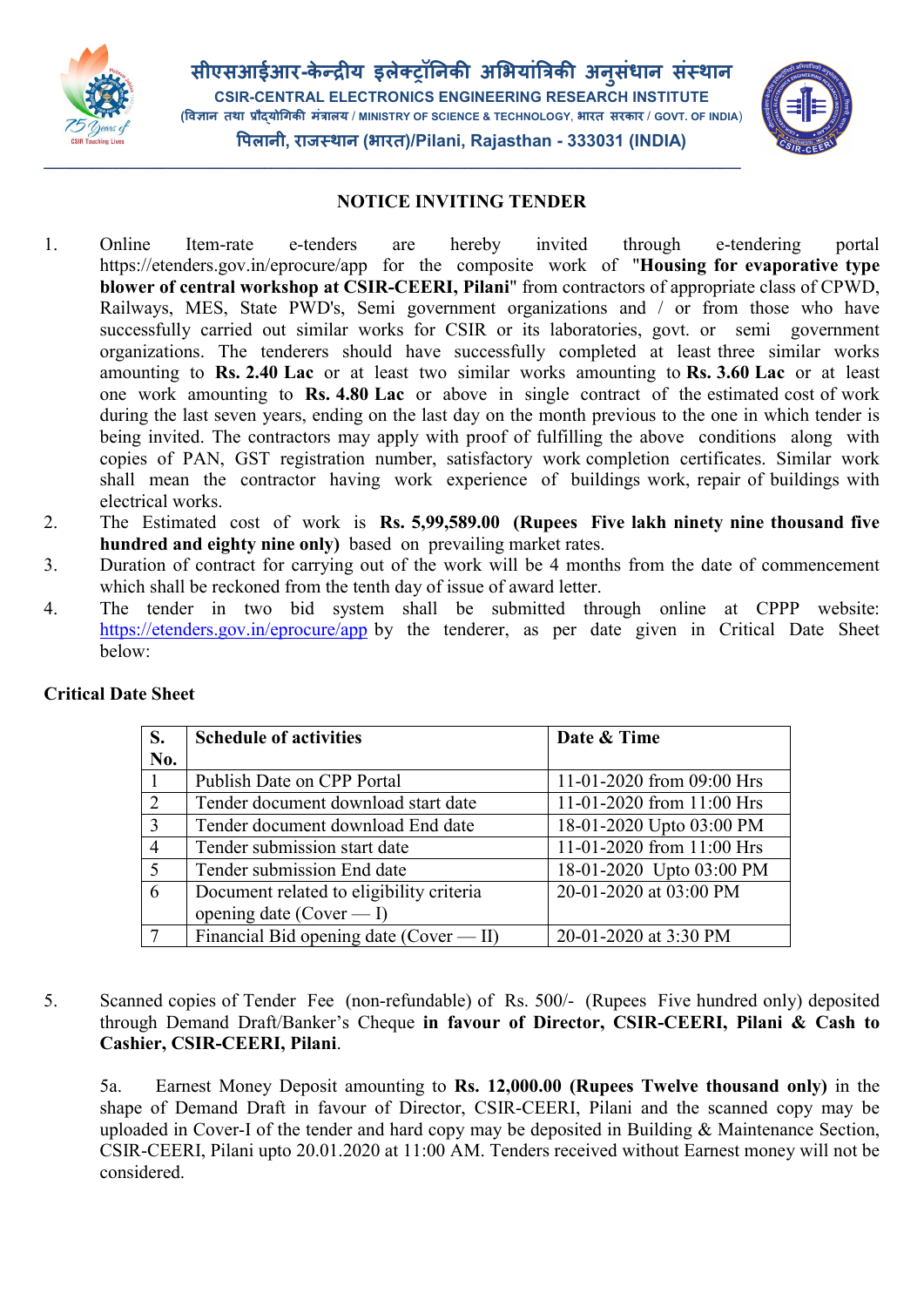

सीएसआईआर-केन्द्रीय इलेक्ट्रॉनिकी अभियांत्रिकी अनुसंधान संस्थान ु CSIR-CENTRAL ELECTRONICS ENGINEERING RESEARCH INSTITUTE (विज्ञान तथा प्रौदयोगिकी मंत्रालय / MINISTRY OF SCIENCE & TECHNOLOGY, भारत सरकार / GOVT. OF INDIA) पलानी, राज थान (भारत)/Pilani, Rajasthan - 333031 (INDIA)

\_\_\_\_\_\_\_\_\_\_\_\_\_\_\_\_\_\_\_\_\_\_\_\_\_\_\_\_\_\_\_\_\_\_\_\_\_\_\_\_\_\_\_\_\_\_\_\_\_\_\_\_\_\_\_\_\_\_\_\_\_\_\_\_\_\_\_\_\_\_\_\_\_\_\_\_\_\_\_\_\_\_\_\_\_\_\_\_\_\_\_\_\_\_\_\_\_\_\_\_\_



- 6. The tenderer is to indicate the name & telephone numbers of issuing agency of the completion certificates to enable the verification of the documents, if necessary. It may be noted that even after opening of price bid, the credential submitted found to be false/forged the offer submitted shall be rejected out rightly. No further clarification will be sought from the tenderers.
- 7. The employer does not bind himself to accept the lowest or any tender and reserves to himself the right of accepting the whole or any part of the tender and the tenderer shall be bound to perform the same at the rates quoted by him.
- 8. No tenderer shall be permitted to tender for works in the concerned unit of C.S.I.R. in which a relative is posted in the grade between Controller of Administration and Junior Engineer, (both inclusive). He shall also intimate the name of persons who are working with him in any capacity or subsequently employed by him and who relatives are as mentioned above.

Note: A person shall be deemed to be a relative of another if, and only if, (a) they are members of a Hindu undivided family or (b) they are husband and wife or (c) the one is related to the other in the following manner: father, mother (including step mother), son (including step son), Son's wife, Daughter (including step daughter), Father's father, Son's son, Son's son's wife, Son's daughter, Son's daughter's husband, Daughter's husband, Daughter's son, Daughter's son's wife, Daughter's daughter's husband, Brother (including step brother), Brother's wife, Sister (including step sister), Sister's husband.

- 9. Tenders submitted shall remain valid for a period of 90 days from the bid submission end date for the purpose of acceptance and award of work. Validity of the tender beyond 90 days from the bid submission end date shall be extended by mutual consent.
- 10. In e-tendering, tenderer can quote the rates in figure only. The rates in words, amount of each item and total is generated automatically. Therefore, the rate quoted by the tenderer in figure is to be taken as correct.
- 11. The tenderer should carefully see the contract drawings (as applicable) as no claim whatsoever will be entertained for any alleged ignorance thereof.
- 12. Before tendering, the tenderer shall inspect the site to fully acquaint himself about the conditions inplants etc., conditions affecting accommodations and movement of labour etc. required for the satisfactory execution of contract. No claim whatsoever on such accounts shall be entertained by the employer under any circumstances.
- 13. If any tenderer withdraws his tender within the validity period or makes any modification in terms and conditions of the tender, before the award of work, which are not acceptable to CSIR then CSIR shall, without prejudice to any other right or remedy, shall be at the liberty to forfeit 50 % (fifty percent) of the Earnest Money deposit absolutely. Further, the tenderer shall not be allowed to participate in the retendering process for this work.
- 14. 100% Earnest Money will be forfeited if the contractor fails to commence the work within the stipulated period after the Award of the work.
- 15. Except writing rates in figure only, the tenderer should not write any conditions or make any changes, additions, alterations and modifications.
- 16. Some of the major provisions of General Conditions of Contract are given below. Interpretations however, shall be as given in the General Conditions of Contract.
	- a. DEFECTS LIABILITY PERIOD is of 12 Months from the date of completion as certified by the Engineer-In-Charge.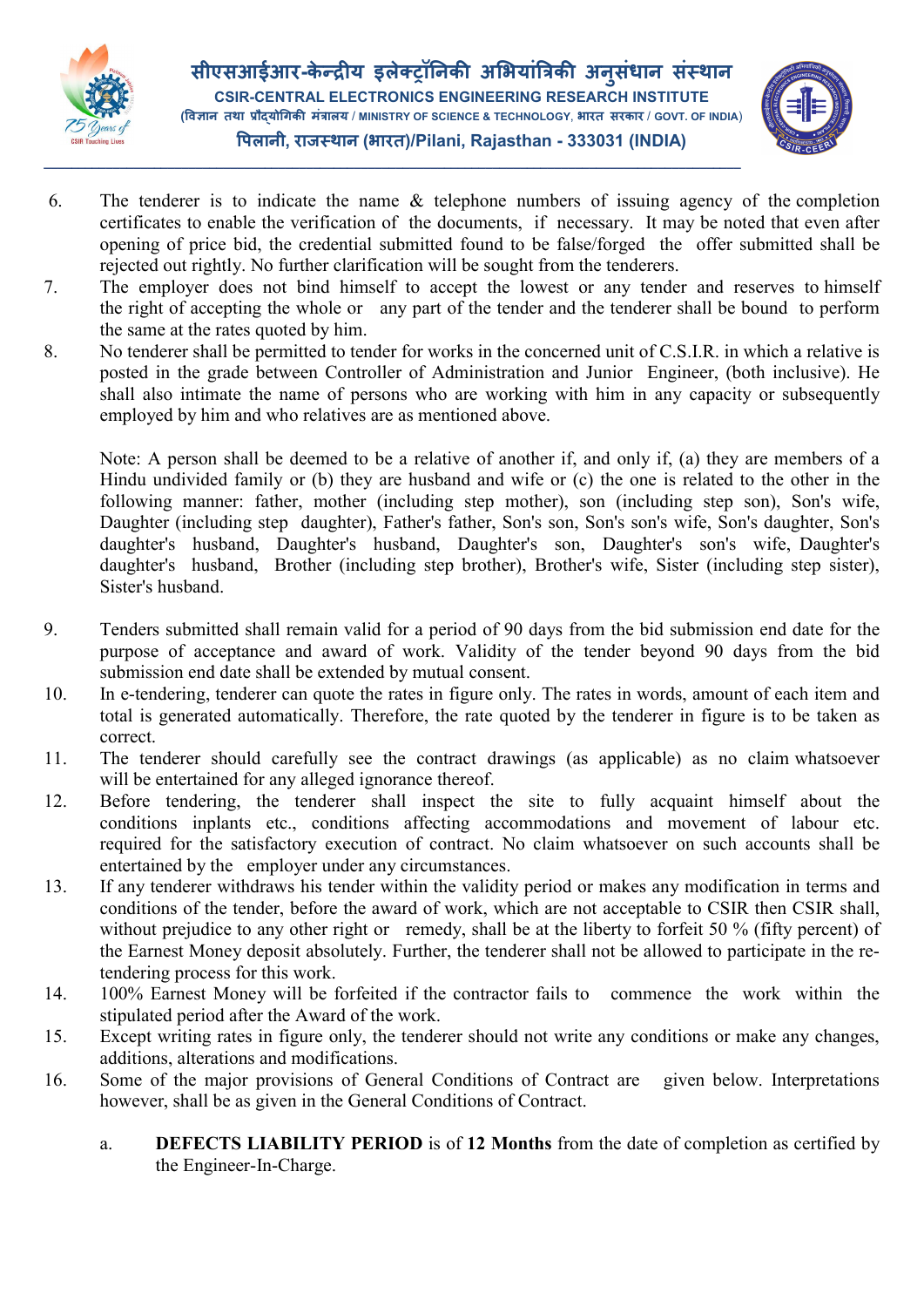

\_\_\_\_\_\_\_\_\_\_\_\_\_\_\_\_\_\_\_\_\_\_\_\_\_\_\_\_\_\_\_\_\_\_\_\_\_\_\_\_\_\_\_\_\_\_\_\_\_\_\_\_\_\_\_\_\_\_\_\_\_\_\_\_\_\_\_\_\_\_\_\_\_\_\_\_\_\_\_\_\_\_\_\_\_\_\_\_\_\_\_\_\_\_\_\_\_\_\_\_\_



- b. Minimum value of work for the Intermediate Certificate:- Interim certificate will be Rupees One lakh fifty thousand only. However, a lesser amount can be admitted for intermediate / interim certificate at the discretion of the Engineer-In-Charge.
- c. SECURITY DEPOSIT: A sum  $\omega$  10 % of the gross amount of the bill shall be deducted from each running bill of the contractor till the sum along with sum already deposited as earnest money, amounts to 5 % of the tendered value of the work. In addition, the contractor shall be required to deposit an amount equal to 5 % of the contract value as performance security within the period prescribed in the letter of award issued to him.
- d. COMPENSATION: Contractor shall pay, as compensation, an amount equal to 1% (one percent) or such smaller amount as the Employer (whose decision in writing shall be final) may decide on the cost of whole work as shown in the agreement, for every week that the work remains un-commenced or unfinished or due quantity of work remains incomplete after the scheduled dates. Compensation to be paid shall not exceed 10% (Ten percent) of the contract amount as shown in the agreement.
- 17. For any queries relating to the Tender Document and the terms and conditions content therein should be addressed to S.E. (CIVIL) & Electrical, CSRI-CEERI, Pilani.
- 18. Clause No.28 of conditions of contract i.e. "Escalation" will not be applicable in this work.
- 19. The labours / Engineer deployed by the contractor at site will be paid by the contractor on the basis of minimum wages as notified by Chief Labour Commissioner (C), New Delhi from time to time.
- 20. The rate quoted by the contractor for items of work shall be inclusive of all taxes including GST  $\&$ Labour Cess etc. No claim on account of taxes will be considered after the submission of tender.
	- a. The contractor shall comply the provision of the building  $\&$  other construction workers (Regulation of Employment & Conditions of Service) Act 1996, the building  $\&$  other construction workers Welfare Cess Act, 1996 (Central Act) and Goods & Service Tax & Government of India Acts & rules in force during the currency of contract.
- 21. Opening of Technical Bid (Cover: I)
	- (a) The Technical bid will be opened by Tender Opening Committee (TOC) on 20.01.2020 at 03:00 PM, in the office of Building & Maintenance Section, CSIR-CEERI, Pilani, in the presence of such intending tenderers or their authorized representatives who may wish to be present at that time. No claim or any grievances will be entertained what-so-ever by the Tender Opening Committee in this regard.
	- (b) The TOC, after evaluation of documents contained in Cover: I i.e. Technical Bid, will decide the eligible tenders, as per the criteria laid down in the NIT.
	- (c) The TOC will then open the Financial Bids of only eligible tenderers.
- 22. Opening of Financial Bid (Cover: II). The Cover: II of Eligible Tenderers shall be opened serially. The total amount quoted by the tenderers shall then be read out by the TOC for information of those present / participated.
- 23. Tender Liable for Rejection.

Tender is liable for outright rejection if on opening it is found that —

- (a) The Tenderer has not strictly followed the procedure laid down for submission of tender.
- (b) If the tender is CONDITIONAL.
- (c) If the Tenderer has quoted his offer anywhere else other than specified place provided.
- (d) The Tenderer has not uploaded the documents or Failed to fill the prescribed format.
- (e) Any other ground as decided by the TOC in view of deviation from Tender Document.